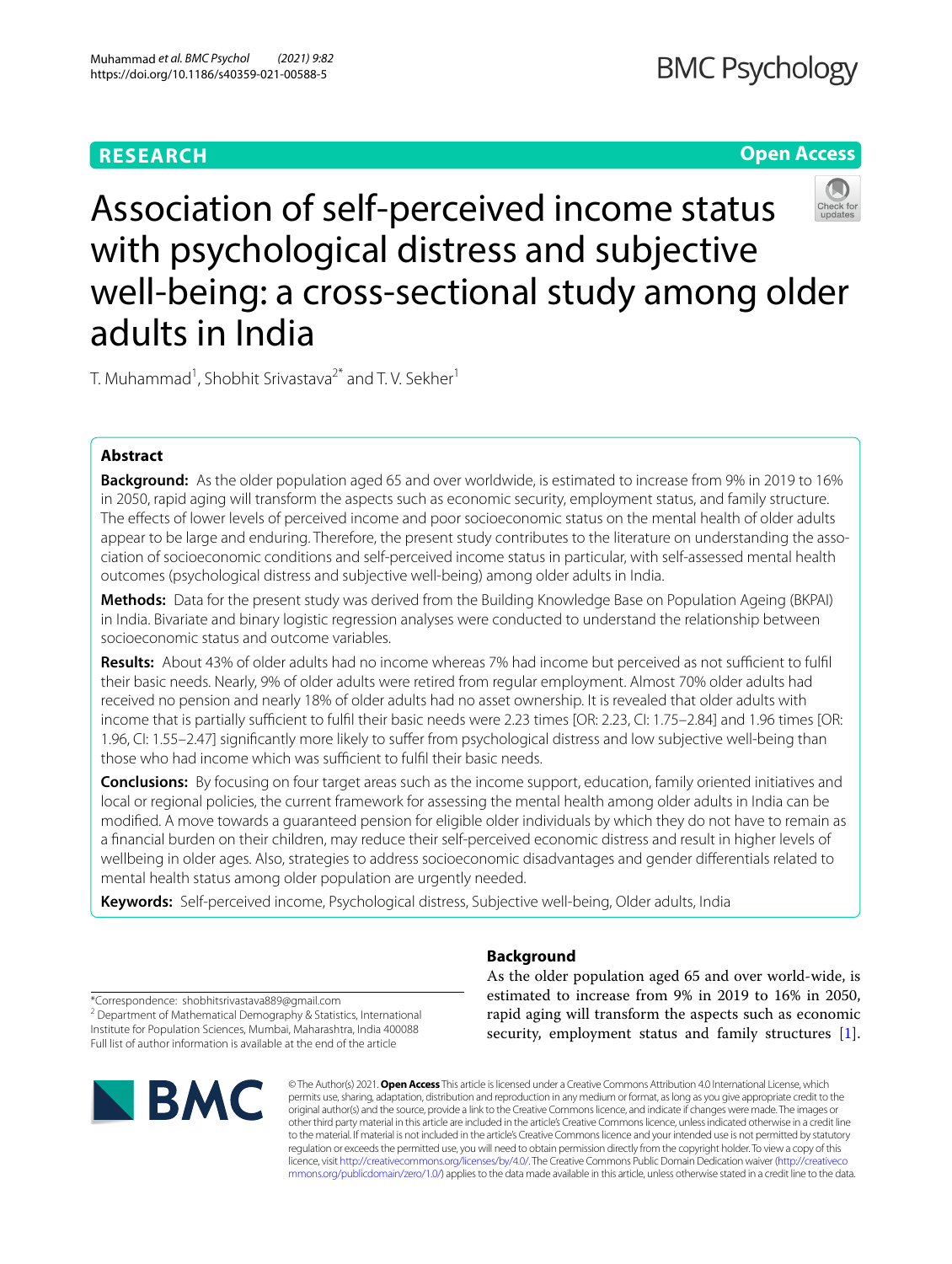Also, India's older adult population is expected to reach 19% of the total population [\[2](#page-10-1)], which in turn, poses a serious challenge to the available geriatric services, including those for mental health. Currently, older individuals who are materially advantaged by their income, education, employment and other resources live a happier and dignifed life than those with fewer material resources [[3\]](#page-10-2). Further, socioeconomic status (SES) contributes to subjective well-being (SWB) that refects life satisfaction and happiness through diferent mechanisms of individual and aggregate level resources [[4](#page-10-3)]. SES also infuences the social and psychological state of older adults and thereby indirectly afects the quality of life in older ages [\[5](#page-10-4)].

Various indices of economic hardships such as unemployment, fnancial strain, and work-related stress, are linked with physical and mental health problems [\[6](#page-10-5)[–8](#page-10-6)]. Income and occupational status are independently associated with mental health in most studies in both developed and developing countries, and the efects of low income and poor economic status appear to be large and enduring [\[9,](#page-10-7) [10](#page-10-8)]. However, the experiences of mental health problems and low subjective wellbeing and their disparities across diferent socioeconomic groups were found to be higher among older population in low- and middle-income countries  $[11–13]$  $[11–13]$  $[11–13]$ . The economic insecurity of older adults in those countries results in losing their relevance and signifcance in their own households and increasing feelings of loneliness [\[14](#page-11-1)]. Studies have also shown that higher fnancial strain was associated with more depressive symptoms in older ages  $[15-17]$  $[15-17]$  $[15-17]$ . Besides, gender, educational level, income, rural residence, and the presence of one or more major medical conditions were associated with increased risk of geriatric depression [\[18](#page-11-4)].

In addition, older adults receive support from their multiple social roles such as being a man, being currently married, and having children upon which most interpersonal relationships are based on and the diferences in these roles can have a greater impact on their psychological well-being [\[19](#page-11-5)]. Furthermore, a growing body of research shows that unlike individual factors afecting the mental health of older adults, some dimensions of SES at the household level have a lasting efect that serves as a resource or buffer against hardships in later years of life [[20–](#page-11-6)[22](#page-11-7)]. Moreover, resources such as income and assets accumulate over time; whereas, role-related deprivations could lead older adults to feel unft in the family and ultimately to their cumulative disadvantages and increased psychological distress [\[22](#page-11-7)[–24\]](#page-11-8). According to one study [[25](#page-11-9)], well-being declines by increasing age and the situation is particularly worse for the oldest old segment and females tend to have a lesser well-being score as compared with males. Similarly, the lack of inheritance rights and property, and insufficient incomes and earnings expose older widows to deprivation and social isolation [[26](#page-11-10)], resulting in a poor late-life mental health status.

Studies found a positive efect of co-residence with children on mental health and physical well-being [\[27](#page-11-11)]. Social networks, family dynamics, and both positive and negative aspects of these relationships are central to the well-being and functioning of older men and women [[26\]](#page-11-10). At the same time, the study also reported that living in a multigenerational family without a spouse and having a lower household income were signifcantly associated with poor mental health in both men and women [[28\]](#page-11-12). Evidence shows a linkage of perceived discrimination among older adults by their family members with their poor health including weak emotional states such as anxiety and depression [[29–](#page-11-13)[31](#page-11-14)]. Similarly, fnancial resources, better health, availability, and quality of social care are very high in urban areas [\[32](#page-11-15)]. Hence, diferences were found between well-being in rural and urban older populations due to the socio-demographic factors, social resources, and income adequacy [[32](#page-11-15)].

Various studies in India have analysed the risk factors such as lower levels of income, not working, not receiving any pension, not owning any asset, being a woman, and not having an adult child for care and support that are associated with mental health among older adults [[33–](#page-11-16)[36\]](#page-11-17). However, there is less on the association of particular SES indicators with psychological health and SWB. Among the ones that do so, very few specifcally analyse the subjective income status and its association with mental health outcomes. In addition, self-perceived income sufficiency is recommended as a useful question in assessing health outcomes of vulnerable populations [[37](#page-11-18)]. Since better psychological health and SWB are associated with positive health outcomes and increased longevity [[38\]](#page-11-19), the present study contributes to the literature on understanding the association of socioeconomic variables and self-perceived income status in particular, with mental health outcomes (psychological distress and SWB) among older adults (60 years and above) in India. The study hypothesized that:-

 $H_1$ : There is a positive association of self-perceived income status of older adults with their psychological health and subjective well-being.

 $H_2$ : Poor socioeconomic status among older adults is signifcantly associated with increased psychological distress and low subjective well-being.

# **Methods**

Data for this study is derived from the BKPAI (Building Knowledge Base on Population Ageing in India) which was conducted in 2011  $[39]$  $[39]$ . The survey was carried out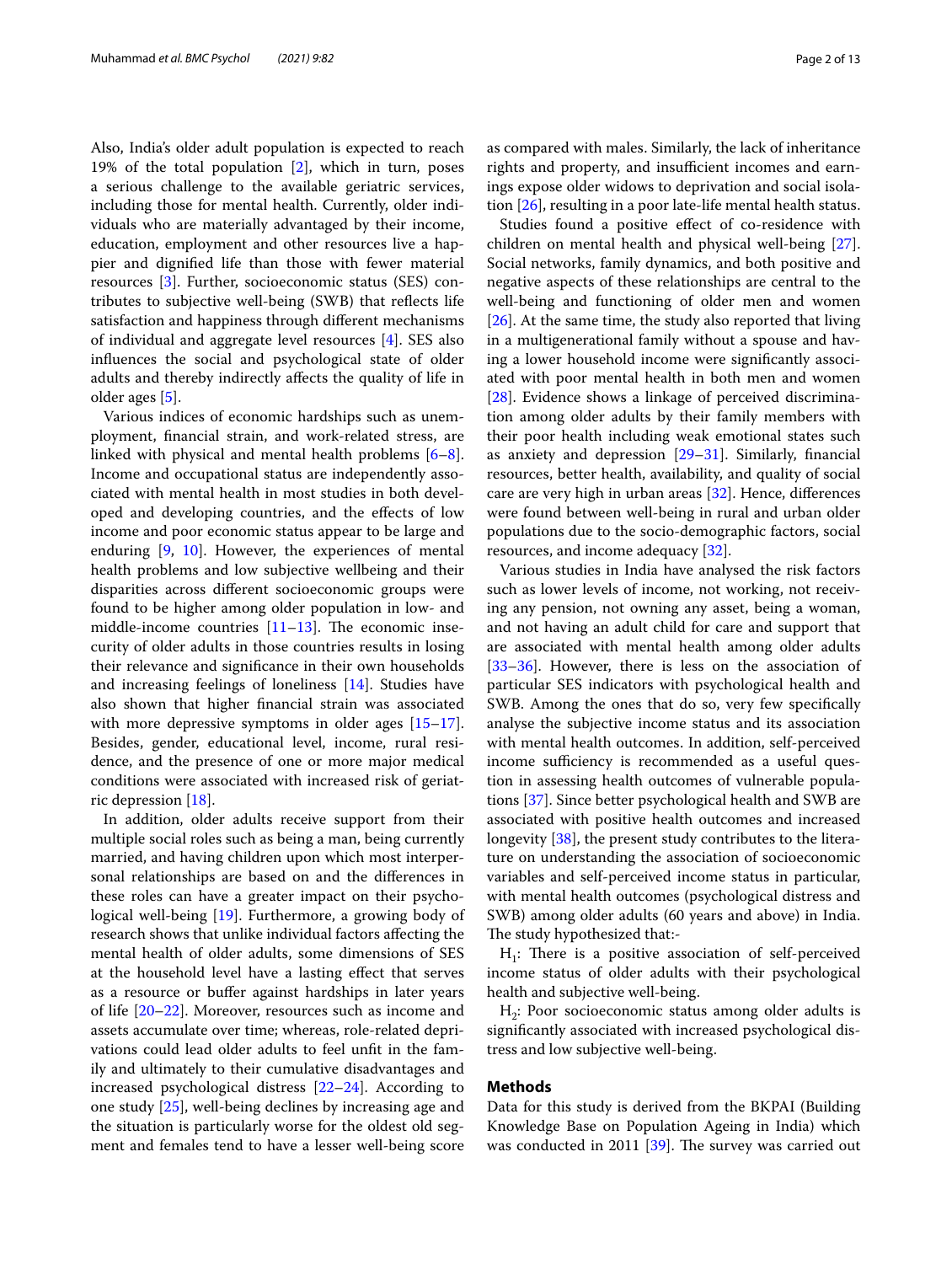in seven major states (Himachal Pradesh, Punjab, West Bengal, Odisha, Maharashtra, Kerala and Tamil Nadu), that covered 9852 elders from 8329 older adult's households both from rural and urban areas  $[39]$ . The states selected for the survey had higher percentage of the  $60 +$  population compared to the national average [\[39](#page-11-20)]. The individual questionnaire covers on the socio-demographic profle, work history and beneft, income and assets, living arrangement, social activities, the health status of older adults & social security related questions [[39\]](#page-11-20).

### **Sampling procedure**

The BKPAI sample design entails a two-stage probability sampling. Where frst villages were classifed into different strata based on population size and the number of PSUs to be selected was determined in proportion to the population size of each stratum [\[39](#page-11-20)]. Using probability proportional to population size (PPS) technique, the primary sampling unit (PSUs) have been chosen, and within each selected PSU, older households were selected through systematic sampling. A similar procedure was applied in drawing samples from urban areas  $[39]$ . The fnal sample size for the analysis after removing missing cases and outliers was 9231 older adults aged 60 years and above.

### **Outcome variable**

The general health questionnaire, most common assessment of mental well-being is used as a measure of the common mental health problems/domains of depression, anxiety, somatic symptoms, and social withdrawal [\[40](#page-11-21)]. Further, SWB provides a meaningful and complementary measure of the health of older adults as it involves the subjective appraisals of their life in older age from their own perspective  $[41, 42]$  $[41, 42]$  $[41, 42]$  $[41, 42]$ . The 12-item version of the General Health Questionnaire (GHQ-12) was used as a measure of mental health in the study. Psychological distress was having a scale of 0 to 12 based on experiencing stressful symptoms and was recoded as 0 "high" (representing 6+scores) and 1 "low" (representing score 5 and less) [\[43,](#page-11-24) [44](#page-11-25)] (Cronbach's alpha: 0.90).

The 9-item Subjective Well-being Inventory was used to measure low subjective well-being. Subjective wellbeing inventory having a scale of 0 to 9 and was categorized as 0 "high" experiencing better experience (representing  $6+$ scores) and 1 "low" experiencing negative experience (representing score 5 and less) [[45\]](#page-11-26). Twelve questions on psychological distress and nine questions on SWB were asked to assess the outcomes. All the questions on the outcome variables were asked on a Likert scale and were recoded to a dichotomy and used as per the previous literature  $[46]$  $[46]$ . The low SWB represents lower levels of subjective well-being among older adults (Cronbach's alpha: 0.93).

### **Explanatory variables**

Self-perceived income sufficiency was recoded as (no income, has income and fully sufficient, has income and partially sufficient and has income and not sufficient), working status (in last 1 year) was recoded as (never worked, currently working and retired) [\[47](#page-11-28)], receiving pension (no and yes), asset ownership was asked regarding homeownership, land ownership, jewellery ownership and other monetary savings and was recoded as (no and yes). Sex (men and women) and place of residence (rural and urban) were considered in the analysis. Coresiding with children was recoded as (no and yes). Age was recoded as '60–69 years, 70–79 years and  $80 + \text{years}$ ', educational status was recoded as 'no education, below five years,  $6-10$  years and  $11+$ years' and marital status was recoded as 'not in a marital union and currently in union' [[33\]](#page-11-16).

Decision-making power was assessed through the question "who usually makes the following decisions: you alone or with your spouse, with your children, or with others?" on the following issues a. marriage of son/ daughter. b. buying and selling of property c. buying other household items d. gifts to daughters, grandchildren, other relatives e. education of children, grandchildren f. arrangement of social and religious events (Cronbach alpha: 0.88). The variable decision making power was thus recoded as (no role, partial role, and absolute role). Community involvement was coded as (no and yes) [\[48](#page-11-29)]. Have someone to trust was coded as (no and yes) [\[34](#page-11-30)]. Experienced economic violence was recoded as (no and yes) [\[33](#page-11-16), [49](#page-11-31)]. Chronic diseases were coded as (no and yes) [[49\]](#page-11-31). Caste was categorized as Scheduled Castes, Scheduled Tribes, Other Backward Classes and others [\[50](#page-11-32)]. Religion was recoded as Hindus, Muslims, Sikhs and others, household wealth index was divided into fve quintiles i.e. poorest, poorer, middle, richer and richest. The wealth index drawn based on the BKPAI survey is based on the following 30 assets and housing characteristics: household electrifcation; drinking water source; type of toilet facility; type of house; cooking fuel; house ownership; ownership of a bank or post-office account; and ownership of a mattress, a pressure cooker, a chair, a cot/ bed, a table, an electric fan, a radio/transistor, a black and white television, a colour television, a sewing machine, a mobile telephone, any landline phone, a computer, internet facility; a refrigerator, a watch or clock, a bicycle, a motorcycle or scooter, an animal-drawn cart, a car, a water pump, a thresher, and a tractor. The range of index was from poorest to the richest i.e. ranging from lowest to the highest [[39\]](#page-11-20).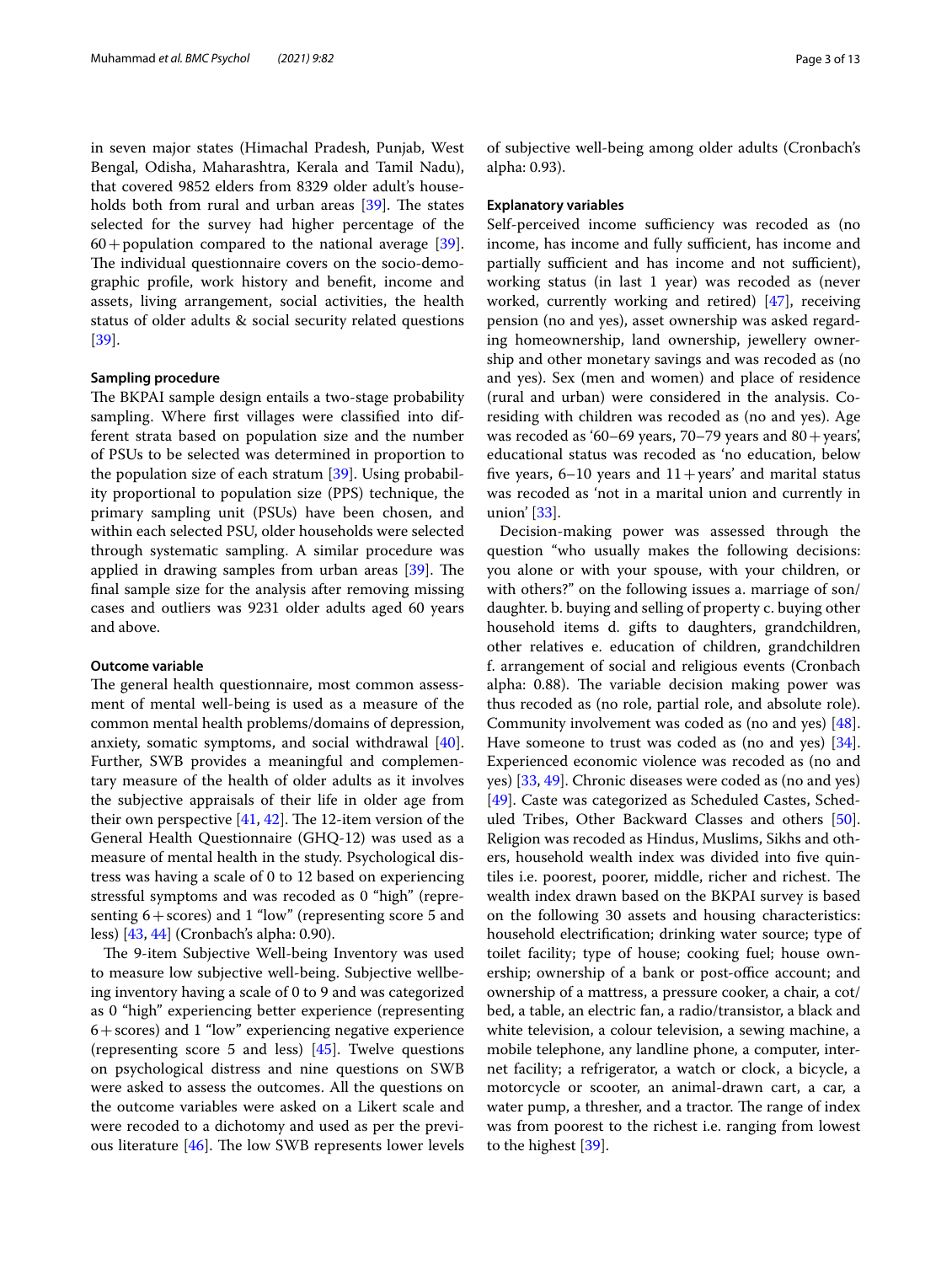### **Statistical analysis**

Descriptive analysis along with bivariate analysis was employed to fnd the plausible association between psychological distress and low SWB with exposure and potential risk factors using the chi-square test. Apart from this, binary logistic regression analysis [\[51\]](#page-11-33) was conducted to understand the relationship between psychological distress and low SWB and other risk factors. The software used was Stata  $14$  [[52\]](#page-11-34). The significance level was set to be 5%  $(p<0.05)$ . Svyset command was used to control the analysis for complex survey design. Additionally, individual weights were used during the analysis to make the estimates nationally representative.

# **Results**

Table [1](#page-3-0) represents the socio-economic and demographic profile of older adults in India. The sample represents the Indian older adult population. About 43% of older adults had no income whereas 7% has income but not sufficient to fulfil their basic needs. Nearly, 9% of older adults were retired from regular employment. Almost, 70% older adults had no pension and nearly, 18% of older adults had no asset ownership. About 53% of older adults were women and nearly 26% of older adults belong to rural areas. Nearly, 30% of older adults do not co-reside with their children. Eleven per cent of older adults belong to 80 and above age group. Nearly, 51% of older adults had no education and only 6% had 11 and above years of education. About, 40% of older adults were no in marital union during the survey period. Nearly, 70% of older adults had an absolute role in decision making in the household. About 20.5% and 17.3% of older adults had no community involvement and had no one to trust respectively. Almost, 5% of older adults reported that they suffered from some type of economic abuse after turning age 60. About 35.4% of older adults sufered from chronic diseases. About, 24% of older adults belonged to the poorest wealth quintile and 15% belong to richest wealth quintile households.

Percentage of older adults suffering from psychological distress and low SWB in India were presented in Table [2](#page-4-0). About 23.4 and 26.7% of older adults had psychological distress and low SWB respectively.

Older adults who had income but that was not suffcient for the fulflment of basic needs had the highest prevalence of psychological distress (35.1%) and low SWB (39.4%). Older adults who never worked had the highest prevalence of psychological distress (27.1%) and low SWB (30.4%). Older adults who do not have pension had a higher prevalence of psychological distress (23.9%) and low SWB (27.6%). Those older adults who do not own any asset had a higher prevalence of psychological <span id="page-3-0"></span>**Table 1** Socio-economic and demographic profle of older adults interviewed in India

| <b>Background characteristics</b>   | Sample | Percentage   |
|-------------------------------------|--------|--------------|
| Self-perceived income sufficiency   |        |              |
| No income                           | 3,967  | 43.0         |
| Has income and fully sufficient     | 2,168  | 23.5         |
| Has income and partially sufficient | 2,433  | 26.4         |
| Has income and not sufficient       | 663    | 7.2          |
| Working status (last one year)      |        |              |
| Never worked                        | 6,212  | 67.3         |
| Currently working                   | 2,223  | 24.1         |
| Retired                             | 796    | 8.6          |
| Receiving pension                   |        |              |
| No                                  | 6,447  | 69.8         |
| Yes                                 | 2,784  | 30.2         |
| Asset ownership                     |        |              |
| No                                  | 1,630  | 17.7         |
| Yes                                 | 7,601  | 82.3         |
| Sex                                 |        |              |
| Male                                | 4,372  | 47.4         |
| Female                              | 4,859  | 52.6         |
| Co-residing with children           |        |              |
| No                                  | 2,738  | 29.7         |
| Yes                                 | 6,493  | 70.3         |
|                                     |        |              |
| Age group (in years)<br>$60 - 69$   |        |              |
| $70 - 79$                           | 5,704  | 61.8<br>27.5 |
|                                     | 2,536  |              |
| $80 +$                              | 991    | 10.7         |
| Educational status                  |        |              |
| No education                        | 4,684  | 50.7         |
| Below 5 years                       | 1,900  | 20.6         |
| 6 to 10 years                       | 2,086  | 22.6         |
| $11 +$ years                        | 562    | 6.1          |
| Marital status                      |        |              |
| Not in union                        | 3,649  | 39.5         |
| Currently in union                  | 5,582  | 60.5         |
| Decision making power               |        |              |
| No role                             | 512    | 5.6          |
| Partial role                        | 2,218  | 24.0         |
| Absolute role                       | 6,501  | 70.4         |
| Community involvement               |        |              |
| No                                  | 1896   | 20.5         |
| Yes                                 | 7335   | 79.5         |
| Have someone to trust               |        |              |
| No                                  | 1600   | 17.3         |
| Yes                                 | 7631   | 82.7         |
| Experienced economic violence       |        |              |
| No                                  | 8,781  | 95.1         |
| Yes                                 | 450    | 4.9          |
| Chronic diseases                    |        |              |
| No                                  | 3268   | 35.4         |
| Yes                                 | 5963   | 64.6         |
|                                     |        |              |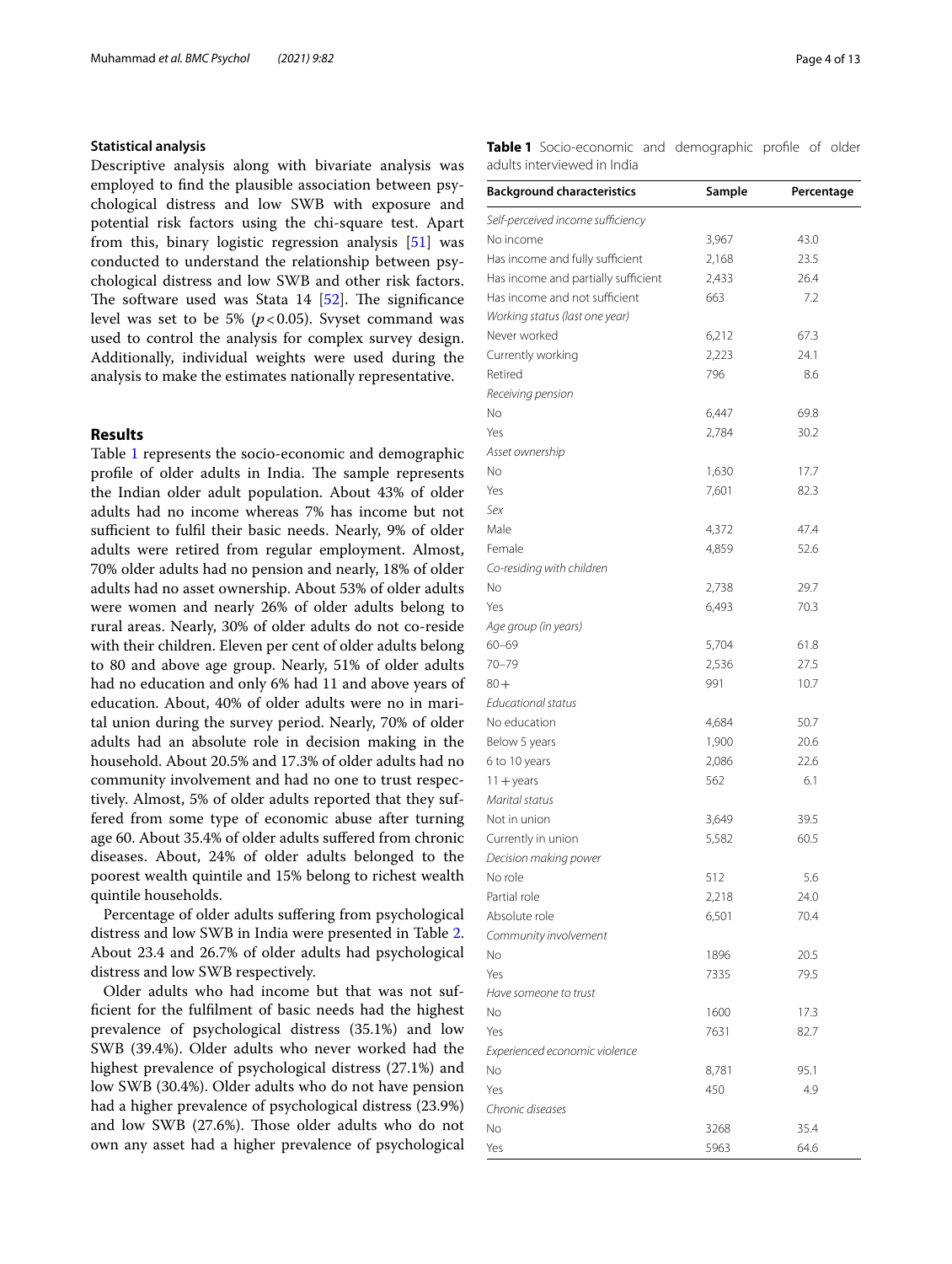# **Table 1** (continued)

| <b>Background characteristics</b> | Sample | Percentage |  |
|-----------------------------------|--------|------------|--|
| Caste                             |        |            |  |
| <b>Scheduled Castes</b>           | 1,911  | 20.7       |  |
| Scheduled Tribes                  | 515    | 5.6        |  |
| Other Backward Classes            | 3,364  | 36.4       |  |
| Others                            | 3,441  | 37.3       |  |
| Religion                          |        |            |  |
| Hindus                            | 7,324  | 79.3       |  |
| Muslims                           | 651    | 7.1        |  |
| Sikhs                             | 870    | 9.4        |  |
| Others                            | 386    | 4.2        |  |
| Household wealth status           |        |            |  |
| Poorest                           | 2,169  | 23.5       |  |
| Poorer                            | 2,029  | 22.0       |  |
| Middle                            | 1,913  | 20.7       |  |
| Richer                            | 1,720  | 18.6       |  |
| Richest                           | 1,399  | 15.2       |  |
| Place of residence                |        |            |  |
| Rural                             | 6,827  | 74.0       |  |
| Urban                             | 2,404  | 26.0       |  |
| State                             |        |            |  |
| Himachal Pradesh                  | 1,471  | 15.9       |  |
| Punjab                            | 1,279  | 13.9       |  |
| West Bengal                       | 1,128  | 12.2       |  |
| Odisha                            | 1,454  | 15.8       |  |
| Maharashtra                       | 1,229  | 13.3       |  |
| Kerala                            | 1,341  | 14.5       |  |
| Tamil Nadu                        | 1,330  | 14.4       |  |
| Total                             | 9,231  | 100.0      |  |

distress (31.1%) and low SWB (36.5%). Older women had a higher prevalence of psychological distress (25.5%) and low SWB (29.3%). Older adults who were not co-residing with their children had a higher prevalence of psychological distress (24.6%) and low SWB (29.9%). Older adults with age 80 years and above had a higher burden of psychological distress (34.9%) and low SWB (38.7%).

Older adults with no education had a higher prevalence of psychological distress (30.6%) and low SWB (35.5%). About 28.5% and 32.9% of older adults who were not in union had psychological distress and low SWB respectively. No role in household decision making was the risk factor for higher prevalence of psychological distress (50.3%) and low SWB (55.9%). The older adults who do not had any community involvement and no one to trust on had a higher prevalence of psychological distress and lower subjective well-being. Older adults who faced economic violence had a higher prevalence of psychological distress (42.0%) and low SWB (45.0%). Older adults who had a higher prevalence of <span id="page-4-0"></span>**Table 2** Percentage of older adults suffering from psychological distress and low SWB in India

| <b>Background characteristics</b>   |      | Psychological<br>distress |      | Low<br>subjective<br>well-being |  |
|-------------------------------------|------|---------------------------|------|---------------------------------|--|
|                                     | (%)  | p < 0.05                  | (%)  | p < 0.05                        |  |
| Self-perceived income sufficiency   |      | $\ast$                    |      | ∗                               |  |
| No income                           | 27.1 |                           | 30.8 |                                 |  |
| Has income and fully sufficient     | 13.5 |                           | 15.6 |                                 |  |
| Has income and partially sufficient | 23.0 |                           | 26.6 |                                 |  |
| Has income and not sufficient       | 35.4 |                           | 39.4 |                                 |  |
| Working status (last one year)      |      |                           |      | ∗                               |  |
| Never worked                        | 27.1 |                           | 30.4 |                                 |  |
| Currently working                   | 19.4 |                           | 23.5 |                                 |  |
| Retired                             | 6.2  |                           | 7.0  |                                 |  |
| Receiving pension                   |      | $\ast$                    |      | $\ast$                          |  |
| No                                  | 23.9 |                           | 27.6 |                                 |  |
| Yes                                 | 22.3 |                           | 24.6 |                                 |  |
| Asset ownership                     |      | $\ast$                    |      | $\ast$                          |  |
| No                                  | 31.1 |                           | 36.5 |                                 |  |
| Yes                                 | 21.8 |                           | 24.6 |                                 |  |
| Sex                                 |      | ⋇                         |      | ∗                               |  |
| Male                                | 21.1 |                           | 23.9 |                                 |  |
| Female                              | 25.5 |                           | 29.3 |                                 |  |
| Co-residing with children           |      | ₩                         |      | ⋇                               |  |
| No                                  | 24.6 |                           | 29.9 |                                 |  |
| Yes                                 | 22.9 |                           | 25.4 |                                 |  |
| Age group (in years)                |      | $\ast$                    |      | ₩                               |  |
| $60 - 69$                           | 19.9 |                           | 23.2 |                                 |  |
| $70 - 79$                           | 27.0 |                           | 30.0 |                                 |  |
| $80 +$                              | 34.9 |                           | 38.7 |                                 |  |
| <b>Educational status</b>           |      | ⋇                         |      | ⋇                               |  |
| No education                        | 30.6 |                           | 35.5 |                                 |  |
| Below 5 years                       | 22.3 |                           | 24.0 |                                 |  |
| 6 to 10 years                       | 12.5 |                           | 13.9 |                                 |  |
| $11 +$ years                        | 8.4  |                           | 10.3 |                                 |  |
| Marital status                      |      | ¥                         |      | ⋇                               |  |
| Not in union                        | 28.5 |                           | 32.9 |                                 |  |
| Currently in union                  | 20.1 |                           | 22.7 |                                 |  |
| Decision making power               |      | ₩                         |      | ⋇                               |  |
| No role                             | 50.3 |                           | 55.9 |                                 |  |
| Partial role                        | 28.5 |                           | 33.0 |                                 |  |
| Absolute role                       | 19.6 |                           | 22.3 |                                 |  |
| Community involvement               |      | ₩                         |      | ₩                               |  |
| No                                  | 34.5 |                           | 40.2 |                                 |  |
| Yes                                 | 20.5 |                           | 23.5 |                                 |  |
| Have someone to trust               |      | ⋇                         |      | ⋇                               |  |
| No                                  | 37.4 |                           | 42.8 |                                 |  |
| Yes                                 | 20.5 |                           | 23.3 |                                 |  |
| Experienced economic violence       |      | ⋇                         |      | ⋇                               |  |
| No                                  | 22.5 |                           | 25.8 |                                 |  |
| Yes                                 | 42.0 |                           | 45.0 |                                 |  |
|                                     |      |                           |      |                                 |  |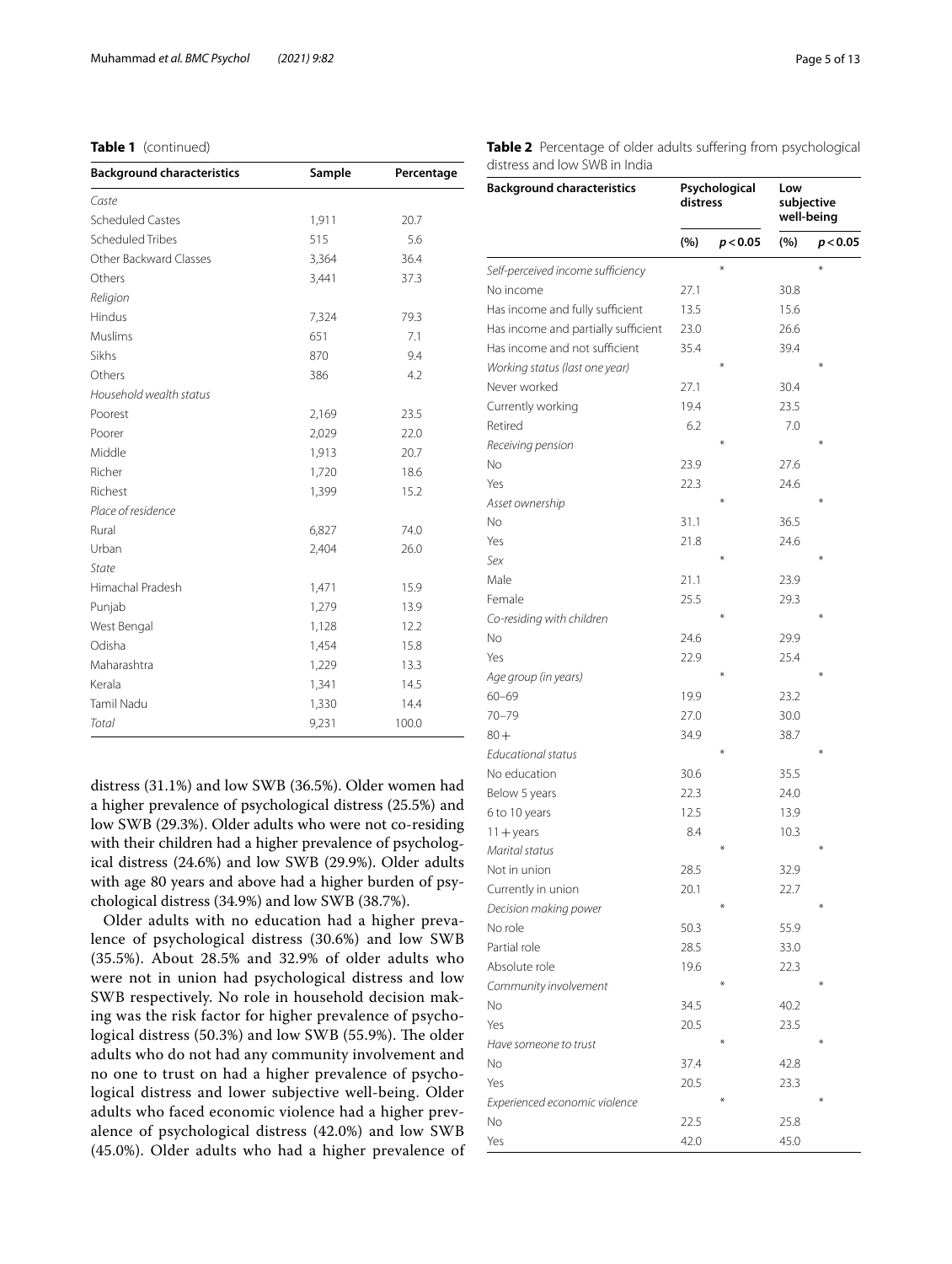### **Table 2** (continued)

| <b>Background characteristics</b> | Psychological<br>distress |          | Low<br>subjective<br>well-being |          |
|-----------------------------------|---------------------------|----------|---------------------------------|----------|
|                                   | (%)                       | p < 0.05 | (%)                             | p < 0.05 |
| Chronic diseases                  |                           | ¥        |                                 | $\ast$   |
| No                                | 20.0                      |          | 23.3                            |          |
| Yes                               | 25.3                      |          | 28.6                            |          |
| Caste                             |                           | ⋇        |                                 | ⋇        |
| <b>Scheduled Castes</b>           | 28.0                      |          | 33.8                            |          |
| Scheduled Tribes                  | 32.4                      |          | 35.1                            |          |
| Other Backward Classes            | 25.7                      |          | 27.8                            |          |
| Others                            | 17.3                      |          | 20.5                            |          |
| Religion                          |                           | ¥        |                                 | ⋇        |
| Hindus                            | 25.7                      |          | 28.5                            |          |
| Muslims                           | 23.1                      |          | 29.9                            |          |
| Sikhs                             | 7.8                       |          | 12.1                            |          |
| Others                            | 16.3                      |          | 21.6                            |          |
| Household wealth status           |                           | $\ast$   |                                 | ⋇        |
| Poorest                           | 37.1                      |          | 47.3                            |          |
| Poorer                            | 29.6                      |          | 32.4                            |          |
| Middle                            | 19.7                      |          | 21.1                            |          |
| Richer                            | 14.7                      |          | 14.7                            |          |
| Richest                           | 9.2                       |          | 9.3                             |          |
| Place of residence                |                           | $\ast$   |                                 | $\ast$   |
| Rural                             | 25.1                      |          | 28.3                            |          |
| Urban                             | 18.7                      |          | 22.4                            |          |
| State                             |                           | ⋇        |                                 | ⋇        |
| Himachal Pradesh                  | 17.0                      |          | 15.1                            |          |
| Punjab                            | 7.2                       |          | 11.4                            |          |
| West Bengal                       | 29.3                      |          | 48.3                            |          |
| Odisha                            | 37.5                      |          | 35.3                            |          |
| Maharashtra                       | 22.7                      |          | 34.3                            |          |
| Kerala                            | 13.8                      |          | 14.8                            |          |
| Tamil Nadu                        | 36.2                      |          | 31.7                            |          |
| Total                             | 23.4                      |          | 26.7                            |          |

 $*$  if  $p < 0.05$  based on chi-square test

chronic diseases had a higher prevalence of psychological distress (25.3%) and low subjective wellbeing (28.6%). About, 32.4 and 35.1% of older adults who belong to Scheduled Tribe had psychological distress and low SWB respectively. Older adults who belong to the poorest wealth quintile households had the highest prevalence of psychological distress (37.1%) and low SWB (47.3%). Rural residents had a higher prevalence of psychological distress (25.1%) and low SWB (28.3%). Older adults from Odisha had the highest prevalence of psychological distress (37.5%) and older adults from West Bengal had the highest prevalence of low SWB (48.3%).

Figure [1](#page-6-0) reveals the fact that older adults who worked by other motives includes involuntary works to meet the needs of their household had higher prevalence of psychological distress (45.4%) and low SWB (43.8%).

Figure [2](#page-6-1) reveals that an older adult who experienced mental or physical stress due to work has a higher prevalence of psychological distress (25.8%) and low SWB (31.0%).

Table [3](#page-7-0) represents logistic regression estimates for psychological distress and low SWB among older adults in India. Older adults with income perceived as partially sufficient to fulfil their basic needs had 2.23 times [OR: 2.23, CI: 1.75–2.84] and 1.96 times [OR: 1.96, CI: 1.55–2.47] signifcantly higher odds to sufer from psychological distress and low SWB respectively than older adults who had income perceived as sufficient. Older adults who never worked had 1.25 times [OR: 1.25, CI: 1.02–1.53] signifcantly higher odds to sufer from psychological distress than older adults who were currently working. Older adults with no asset ownership had 1.34 times [OR: 1.34, CI: 1.16–1.54] and 1.32 times [OR: 1.32 CI: 1.15–1.52] signifcantly higher odds to sufer from psychological distress and low SWB respectively than those who have assets.

Interestingly, diferent from the results from Table [2,](#page-4-0) in the adjusted model, women had a signifcantly lower likelihood to sufer from psychological distress [OR: 0.68, CI: 0.59–0.79] and low SWB [OR: 0.76, CI: 0.66–0.87] than their male counterparts. Older adults who do not coreside with their children had a 21% [OR: 1.21, CI: 1.07– 1.37] signifcantly higher likelihood to sufer from low SWB. Older adults who had no role in household decision making had 1.79 times [OR: 1.79, CI: 1.44–2.23] and 2.14 times [OR: 2.14, CI: 1.72–2.67] signifcantly higher odds to sufer from psychological distress and low SWB than older adults who had an absolute role in the household decision making. An older adults with no community involvement and no one to trust on had 1.44 times [OR: 1.44; CI: 1.26–1.64] and 1.38 times [OR: 1.38; CI: 1.20–1.59] signifcantly higher odds to sufer from psychological distress than their counterpart. Similar results were observed for low subjective well-being among older adults Economic violence proved to be fatal for psychological distress [OR: 2.88, CI: 2.26–3.67] and low SWB [OR: 1.69, CI: 1.33–2.15]. Older adults who sufered from chronic diseases had 1.83 times [OR: 1.83; CI: 1.61–2.07] and 1.68 times [OR: 1.68; CI: 1.49–1.89] signifcantly higher odds to sufer from psychological distress and low subjective wellbeing in reference to their counterpart. Additionally, advancing age, lack of education, not in marital union and poorest wealth status proved to be signifcant risk factors for psychological distress and low SWB among older adults. Older adults from Tamil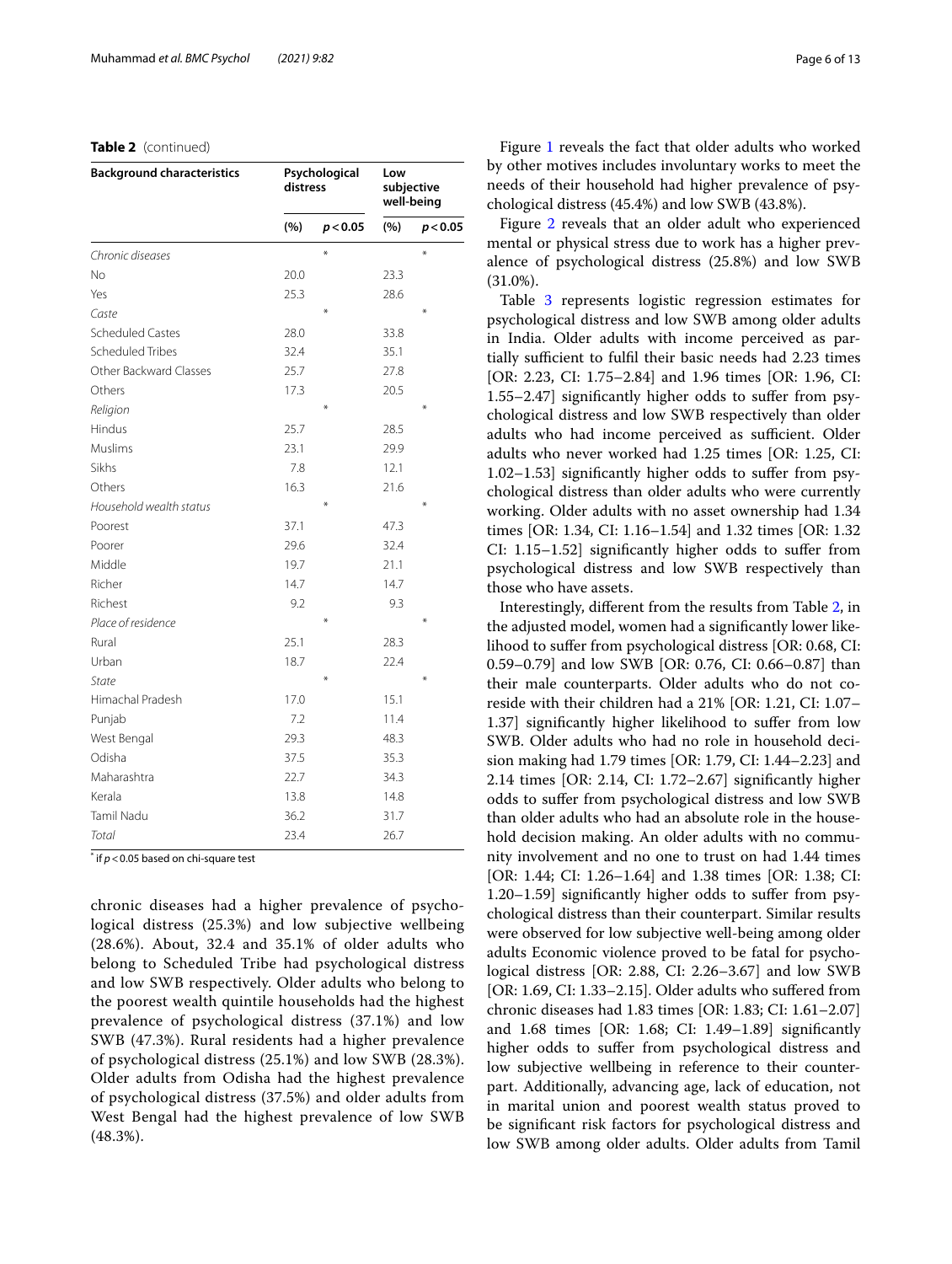

<span id="page-6-0"></span>

<span id="page-6-1"></span>Nadu had 3.39 times [OR: 3.39, CI: 2.68–4.29] signifcantly higher odds to sufer from psychological distress and older adults from West Bengal had 4.16 times [OR: 4.16, CI: 3.33–5.19] signifcantly higher odds to sufer from low SWB than older adults from Himachal Pradesh. Additional fle [1](#page-10-10): Tables S1 and S2 represents the segregated analysis for sex and place of residence. Both tables provide sensitivity analysis for psychological distress and low subjective well-being.

# **Discussion**

Even though there were several notable exceptions, most of the indicators of SES were strongly related to two of the mental health outcomes considered in the present study. Financial independence is important for older adults for keeping a quality life in old age. However, a large proportion of older individuals in our study who currently work for their economic need or by compulsion and not by choice had lower levels of mental health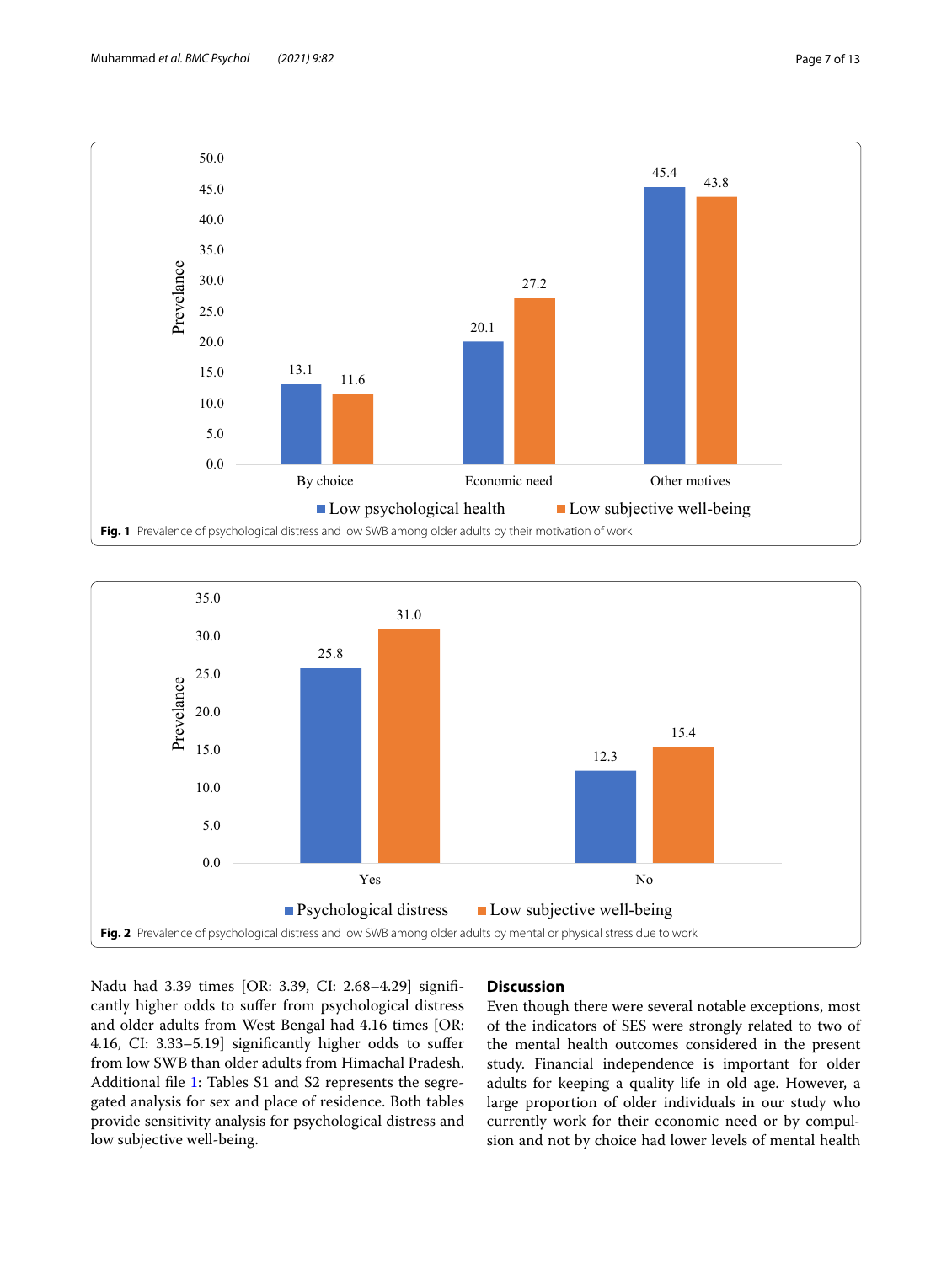# <span id="page-7-0"></span>**Table 3** Logistic regression estimates for psychological distress and low SWB among older adults in India

| <b>Background characteristics</b>   | Psychological distress | Low subjective well-being |
|-------------------------------------|------------------------|---------------------------|
|                                     | OR (95% CI)            | OR (95% CI)               |
| Self-perceived income sufficiency   |                        |                           |
| No income                           | 1.52*(1.27,1.82)       | $1.42*(1.2,1.69)$         |
| Has income and fully sufficient     | Ref                    | Ref                       |
| Has income and partially sufficient | 2.23*(1.75,2.84)       | $1.96*(1.55, 2.47)$       |
| Has income and not sufficient       | $1.72*(1.36, 2.17)$    | $1.70*(1.36, 2.13)$       |
| Working status (last one year)      |                        |                           |
| Never worked                        | $1.25*(1.02, 1.53)$    | 1.18(0.97,1.43)           |
| Currently working                   | Ref                    | Ref                       |
| Retired                             | $0.52*(0.37,0.73)$     | $0.52*(0.38,0.72)$        |
| Receiving pension                   |                        |                           |
| No                                  | $0.76*(0.63, 0.93)$    | $0.78*(0.65, 0.95)$       |
| Yes                                 | Ref                    | Ref                       |
| Asset ownership                     |                        |                           |
| No                                  | $1.34*(1.16, 1.54)$    | $1.32*(1.15, 1.52)$       |
| Yes                                 | Ref                    | Ref                       |
| Sex                                 |                        |                           |
| Male                                | Ref                    | Ref                       |
| Female                              | $0.68*(0.59, 0.79)$    | $0.76*(0.66, 0.87)$       |
| Co-residing with children           |                        |                           |
| No                                  | 1.05(0.93,1.20)        | $1.21*(1.07, 1.37)$       |
| Yes                                 | Ref                    | Ref                       |
|                                     |                        |                           |
| Age group (in years)<br>$60 - 69$   | Ref                    | Ref                       |
| $70 - 79$                           | $1.34*(1.18, 1.53)$    |                           |
|                                     |                        | $1.37*(1.21, 1.55)$       |
| $80 +$<br>Educational status        | $1.81*(1.51, 2.16)$    | $1.82*(1.52,2.17)$        |
|                                     |                        |                           |
| No education                        | $2.17*(1.55,3.02)$     | 2.04*(1.49,2.81)          |
| Below 5 years                       | 1.59*(1.14,2.22)       | $1.5*(1.09,2.06)$         |
| 6 to 10 years                       | 0.98(0.71, 1.36)       | 1.05(0.77,1.44)           |
| $11 + years$                        | Ref                    | Ref                       |
| Marital status                      |                        |                           |
| Not in union                        | $1.16*(1.02, 1.33)$    | $1.14*(1.01, 1.30)$       |
| Currently in union                  | Ref                    | Ref                       |
| Decision making power               |                        |                           |
| No role                             | 1.79*(1.44,2.23)       | 2.14*(1.72,2.67)          |
| Partial decision making             | $1.24*(1.09, 1.40)$    | $1.31*(1.16, 1.48)$       |
| Absolute role                       | Ref                    | Ref                       |
| Community involvement               |                        |                           |
| No                                  | $1.44*(1.26, 1.64)$    | $1.51*(1.33, 1.72)$       |
| Yes                                 | Ref                    | Ref                       |
| Have someone to trust               |                        |                           |
| No                                  | $1.38*(1.20, 1.59)$    | $1.56*(1.36, 1.80)$       |
| Yes                                 | Ref                    | Ref                       |
| Experienced economic violence       |                        |                           |
| No                                  | Ref                    | Ref                       |
| Yes                                 | $2.88*(2.26,3.67)$     | $1.69*(1.33,2.15)$        |
| Chronic diseases                    |                        |                           |
| No                                  | Ref                    | Ref                       |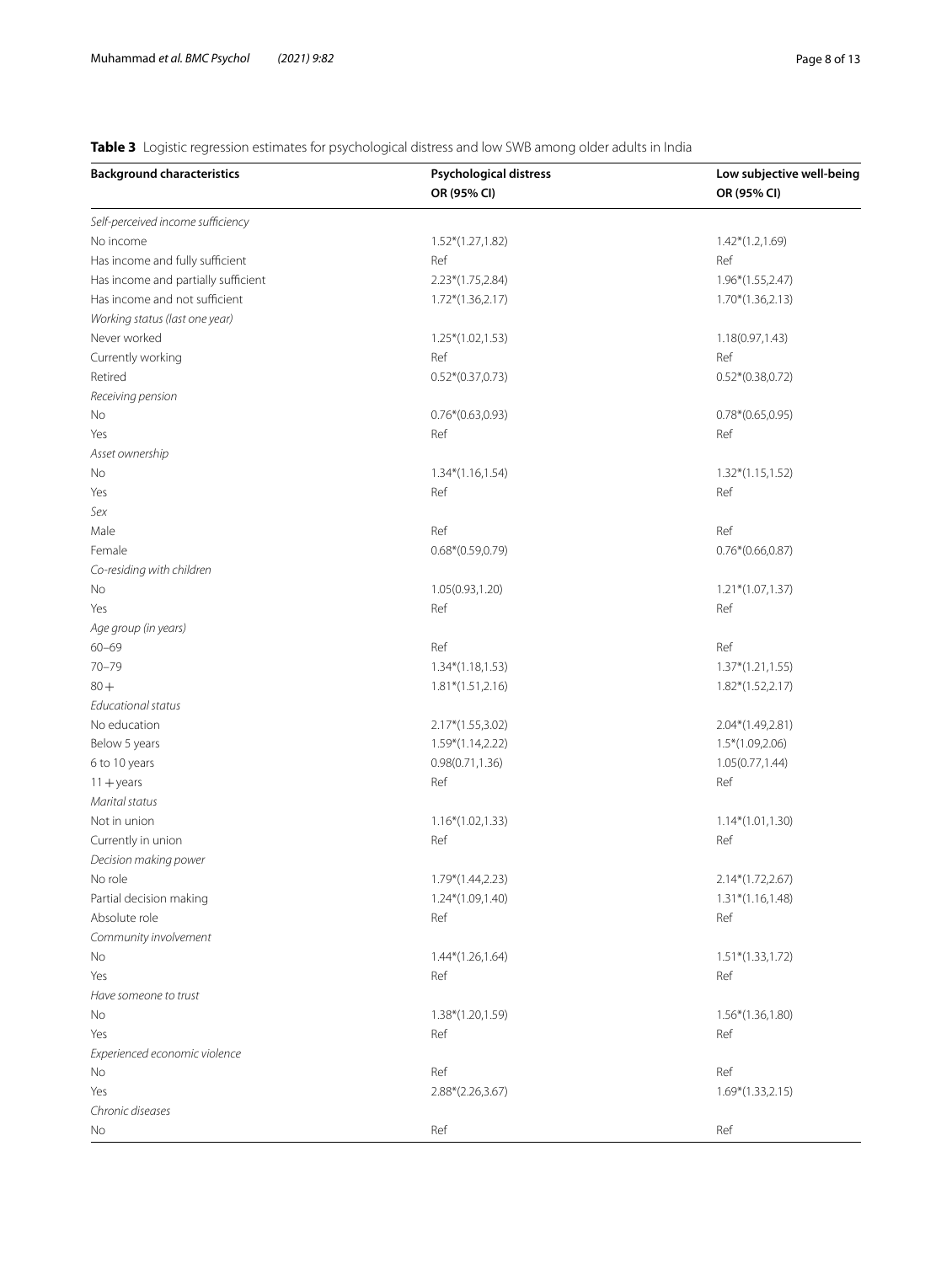## **Table 3** (continued)

| <b>Background characteristics</b> | <b>Psychological distress</b> | Low subjective well-being<br>OR (95% CI) |  |
|-----------------------------------|-------------------------------|------------------------------------------|--|
|                                   | OR (95% CI)                   |                                          |  |
| Yes                               | $1.83*(1.61,2.07)$            | $1.68*(1.49, 1.89)$                      |  |
| Caste                             |                               |                                          |  |
| Scheduled Caste                   | $1.21*(1.03, 1.41)$           | $1.22*(1.05, 1.42)$                      |  |
| Scheduled Tribe                   | 0.93(0.72, 1.19)              | 0.92(0.72, 1.17)                         |  |
| Other Backward Class              | 0.98(0.84, 1.15)              | $1.20*(1.04, 1.39)$                      |  |
| Others                            | Ref                           | Ref                                      |  |
| Religion                          |                               |                                          |  |
| Hindu                             | Ref                           | Ref                                      |  |
| Muslims                           | 1.18(0.94,1.48)               | 1.14(0.92, 1.42)                         |  |
| Sikh                              | 0.99(0.67, 1.46)              | 1.07(0.77, 1.50)                         |  |
| Others                            | 0.96(0.70, 1.33)              | 1.08(0.8, 1.45)                          |  |
| Household wealth status           |                               |                                          |  |
| Poorest                           | 1.56*(1.22,1.99)              | $3.01*(2.38,3.81)$                       |  |
| Poorer                            | $1.63*(1.30, 2.04)$           | $2.26*(1.82, 2.81)$                      |  |
| Middle                            | $1.41*(1.14,1.76)$            | $1.64*(1.33,2.03)$                       |  |
| Richer                            | 1.19(0.96,1.48)               | $1.39*(1.13, 1.72)$                      |  |
| Richest                           | Ref                           | Ref                                      |  |
| Place of residence                |                               |                                          |  |
| Rural                             | Ref                           | Ref                                      |  |
| Urban                             | 0.93(0.82, 1.05)              | 1.11(0.99, 1.25)                         |  |
| State                             |                               |                                          |  |
| Himachal Pradesh                  | Ref                           | Ref                                      |  |
| Punjab                            | $0.40*(0.29, 0.57)$           | 0.73(0.54, 1.00)                         |  |
| West Bengal                       | $1.83*(1.46, 2.30)$           | $4.16*(3.33,5.19)$                       |  |
| Orissa                            | 2.39*(1.92,2.97)              | $2.02*(1.61, 2.52)$                      |  |
| Maharashtra                       | 1.12(0.89,1.41)               | $2.51*(2.02,3.13)$                       |  |
| Kerala                            | 0.83(0.64, 1.07)              | 1.01(0.79, 1.31)                         |  |

Tamil Nadu 3.39\*(2.68,4.29) 1.99\*(1.57,2.52)

Ref: Reference category; CI: Confdence interval; OR: Odds Ratio; \*if *p*<0.05

outcomes, indicating that the frustration from a job is a major risk factor among older Indian adults. The present study found that about 43% of older adults had no income source. The findings were somewhat relatable with previous studies. In Korea the poverty rates among older population rose from 29% in 1996 to 41% in 2014 [[53\]](#page-11-35). Similarly in China it was found that in 2008 about 15% of older adults consumed at levels below the World Bank's \$1.25/day international poverty line [\[54](#page-11-36)]. Another study in China revealed that about 33% of older adults were identifed as falling in poverty [\[55\]](#page-11-37).

The present study found that the self-perceived income status is more associated with mental health conditions than any other single indicator of SES. Earlier studies have demonstrated that the fnancial strain in older adults may act as a stressor that would exacerbate other ongoing deterioration in their health outcomes [\[56](#page-11-38)]. Additionally, a recent study found that perceiving a lower income status is associated with lower life satisfaction and lower levels of happiness [[57\]](#page-11-39). Again, own assets and accumulated wealth are the primary sources of support for older persons in Asian countries, whereas, older persons in the West rely heavily on public transfers [\[1](#page-10-0)]. Consistently, in our study, those who perceived income as sufficient to fulfil their basic needs and those who had asset ownership reported better mental health outcomes than their counterparts.

On the other hand, in developing countries like India, few people look forward to retirement, whereas the majority with their unmet life desires dreads it [[58](#page-11-40)]. And due to the poor social security, older adults continuing to work beyond the retirement age is a norm in India [[59](#page-11-41)]. Besides, working post-retirement is a positive factor in maintaining psychological well-being among older individuals [[60\]](#page-12-0). In concordance with this, our study found that those who retired from work have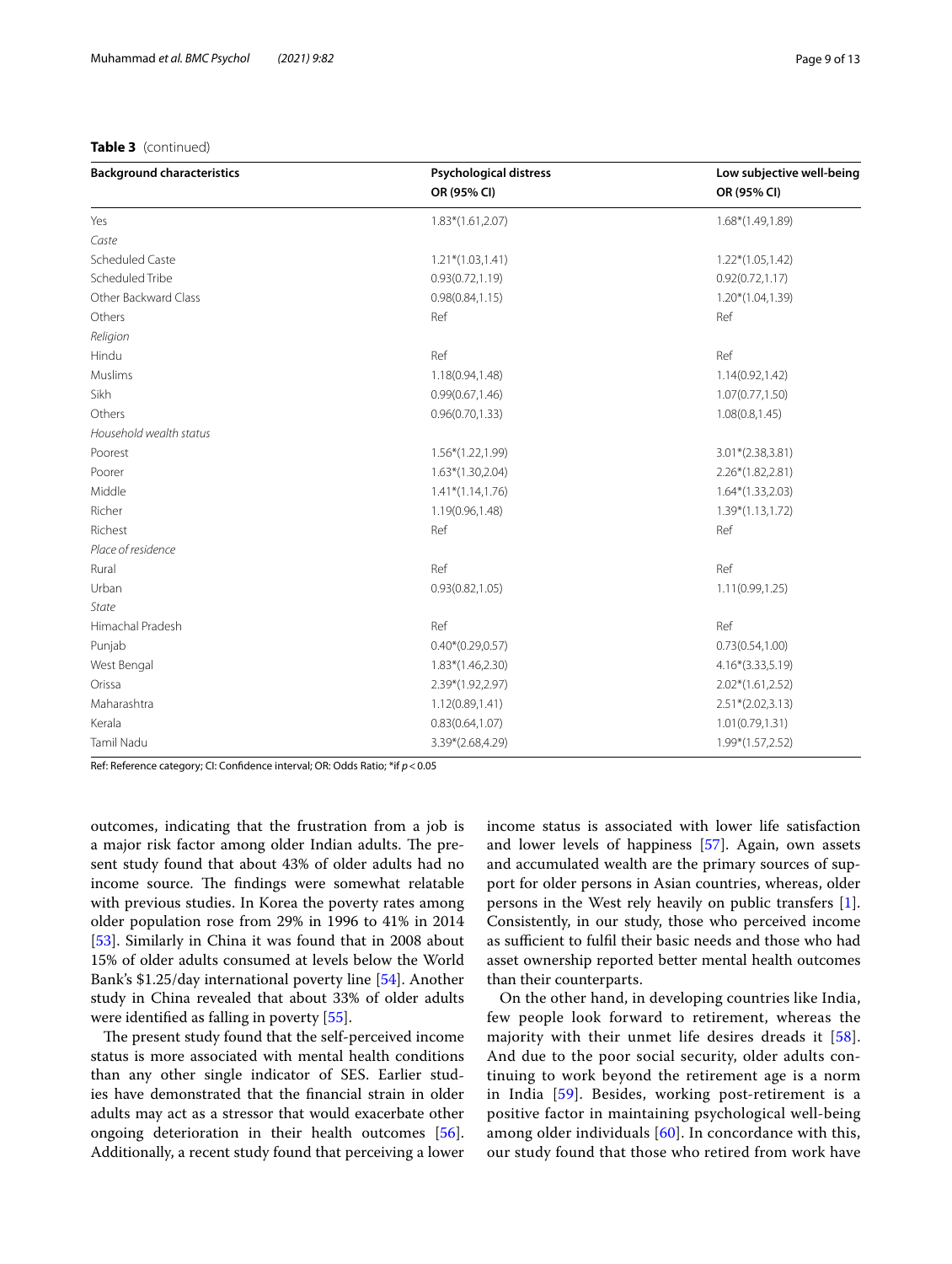better mental health and SWB. A striking gender diference in reporting poor mental health and SWB was also found in our study. Men sufered more psychological distress than women. It might be due to the burden of domestic chores and their lack of social networks and support after they lose their job or spouse  $[61]$  $[61]$ . Interestingly, it was also found that older adults who are currently married experience better psychological and subjective wellbeing.

Furthermore, despite the efforts of government interventions, the coverage of the Indian old-age pension system has remained low due to the discretionary or voluntary nature of the schemes [[62\]](#page-12-2). A recent study observed that the pension receipt directly afects the well-being of retired older adults with low economic status [[63\]](#page-12-3). Further, the pension receipt is found to be associated with increased household expenditure, indicating that most of the income from pension received is used for either improving the health or educational outcomes of other family members [[64](#page-12-4)]. A recent study also observed that though the households spent most of the old-age pension income on improving overall family welfare, it reduced the work participation of older adults substantially [\[65](#page-12-5)]. In line with this, older adults in our study who received pension reported poor mental health outcomes.

The studies on the association of education with health outcomes in later years suggest that older people with higher levels of education may have a better understanding of their ageing process and reap the beneft of quality care services and better health [\[66\]](#page-12-6). Similarly, the literates in our study also reported higher levels of mental and SWB. Furthermore, older people in India traditionally have lived with their children or grandchildren. Such living arrangements are found to be mutually benefcial with older parents providing childcare and other forms of support in domestic work and receiving economic support and care in return  $[67]$  $[67]$ . The study suggests that in cultures in which intergenerational ties have higher value, co-residing with children is positively associated with the mental health of the older population [\[28\]](#page-11-12). As the evidence suggests, the diference between the rich and the poor in any population extends far beyond money alone. For instance, previous studies observed that the quality relationships rather than the number of family ties were associated with feelings of well-being [[68,](#page-12-8) [69](#page-12-9)]. In countries where care and support toward older parents is a social norm, it is found that co-residence was associated with a low prevalence of depressive symptoms [\[70](#page-12-10), [71\]](#page-12-11). When their spouses die, men lose much of the support and care that wives provide, such as emotional support and the maintenance of social contact with children and others [[72\]](#page-12-12). Consistently, our study found that current marital status and living with an adult child were positively associated with better psychological health and higher SWB.

The results show that factors that were significantly associated with the outcomes were primarily related to the older adults themselves. In fact, few other factors were also found to be related to psychological and SWB in old age. They include older adults' importance in the decision making role in the household, experiencing economic abuse within the family, household wealth status, etc. On the other hand, old age is seen as a time of major losses of social roles and experiences of deteriorating both the quality and quantity of relationships [[73\]](#page-12-13). Partial or absolute role in household decision making in this study is found positively associated with mental health outcomes among older adults. Further, the increased burden of low social status makes people feel disrespected and older people are subjected to several types of domestic abuse [[74](#page-12-14)]. And economic abuse is found as a negative predictor of overall psychological disorders among older adults [\[75](#page-12-15)]. Consistently, the results of the current study show that those older adults who reported economic abuse have low psychological and subjective health outcomes.

The positive association of increasing age with poor mental health is in parallel with fndings in India showing the increased age as a major predictor of late-life depression [[76\]](#page-12-16). Also, considering the poor well-being score among male older population, the grim scenario of gender disparity in later life is evident, thus throwing light on the male disadvantage in mental health and the cultural paradox that persist in India [[25](#page-11-9)], and more investigation is warranted in this regard. Furthermore, our analysis is also in consistence with the fnding that psychological health may also be afected by diferent factors for older individuals who are from households in which poverty is more common than for individuals from households with more assets and higher incomes  $[77]$  $[77]$ . The results show that older adults from the richest wealth quintile had better mental health status compared to all other quintiles. The case is similar with regard to the older adults' place of residence too. Although the multivariate analyses showed no signifcance, the bivariate results noticed the poor mental status of older adults residing in rural areas of the country, indicating that rural location as a risk factor for ill-being in older ages [\[2](#page-10-1), [78\]](#page-12-18).

The study poses several limitations such as the shared response biases that can occur when both outcome measures of mental health status and well-being are based on self-reports. Another limitation is that the data is crosssectional in design and we are restricted in addressing causality between socioeconomic statuses and outcome variables. Moreover, though the study focuses on many aspects of socioeconomic and familial factors that afect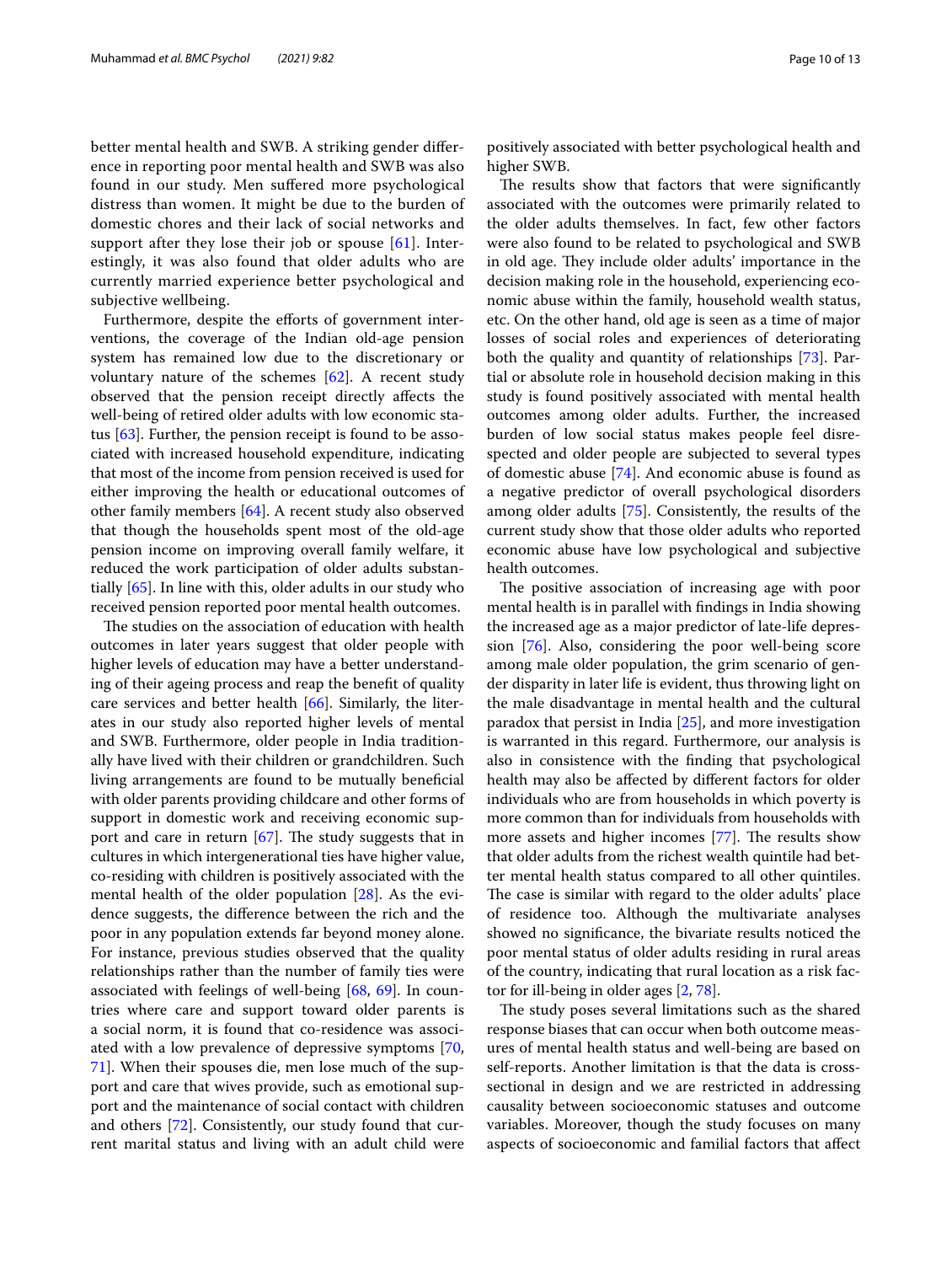the well-being of older adults, the fndings are limited by imprecise measures.

## **Conclusions**

The study found that the illiterate, older women, older individuals with low levels of perceived income sufficiency, not working, not owning asset/home, not living with their children, experiencing economic abuse, and having no role in household decision making were all at increased risk for psychological distress and low SWB. In this regard, the study highlights that the existing social security system and care services in the country is inadequate to meet the multifaceted need of the growing older population.

By focusing on four target areas such as income support, education, family-oriented initiatives, and local or regional policies, the current framework for assessing the mental health among older adults in India can be modifed. A move towards a guaranteed pension for eligible older individuals, by which they do not have to remain as a fnancial burden on their children may reduce their self-perceived economic distress and result in higher levels of wellbeing in older ages. Also, strategies to address socioeconomic disadvantages and gender diferentials related to mental health status among older population are urgently needed.

#### **Abbreviations**

SRH: Self-rated health; ADL: Activities of daily living; IADL: Instrumental activities of daily living; OR: Odds ratio; CI: Confdence Interval; BKPAI: Building a Knowledge Base on Population Aging in India; SWB: Subjective well-being.

## **Supplementary Information**

The online version contains supplementary material available at [https://doi.](https://doi.org/10.1186/s40359-021-00588-5) [org/10.1186/s40359-021-00588-5](https://doi.org/10.1186/s40359-021-00588-5).

<span id="page-10-10"></span>**Additional fle 1. Table S1**. Logistic regression analysis for psychological distress and low subjective well-being among older male and female (60 years and above) in India. **Table S2**. Logistic regression analysis for psychological distress and low subjective well-being among older adults from rural and urban place of residence in India.

## **Acknowledgements**

Not applicable.

#### **Authors' contributions**

(i) MT, SS and TVS made a substantial contribution to the concept or design of the work; or acquisition, analysis or interpretation of data. (ii) MT and SS drafted the article or revised it critically for important intellectual content, (iii) MT, SS and TVS approved the version to be published, (iv) MT, SS and TVS each author have participated sufficiently in the work to take public responsibility for appropriate portions of the content. All authors read and approved the final manuscript.

#### **Funding**

Authors did not receive any funding to carry out this research.

#### **Availability of data and materials**

The data that support the fndings of this study are available from [director@ isec.ac.in or india.office@unfpa.org] but restrictions apply to the availability of these data, which were used under license for the current study, and so are not publicly available. Data are however available from the authors upon reasonable request and with permission of [director@isec.ac.in or india.office@ unfpa.org]**.**

## **Declarations**

#### **Ethics approval and consent to participate**

Research involving human participants, human material, or human data, must have been performed in accordance with the Declaration of Helsinki. Ethical approval for this study, involving secondary data analyses, has been obtained from the Ethics Committee in the University of Southampton. Informed written consent was obtained from each participant, who were ensured that data would remain confdential and used for research purposes only.

#### **Consent for publication**

Informed consent to participate in the study should be obtained from participants (or their parent or legal guardian in the case of children under 18 or illiterate participants).

### **Competing Interests**

The authors declare that they have no competing interests.

#### **Author details**

<sup>1</sup> Department of Population Policies and Programs, International Institute for Population Sciences, Mumbai, Maharashtra, India 400088. <sup>2</sup>Department of Mathematical Demography & Statistics, International Institute for Population Sciences, Mumbai, Maharashtra, India 400088.

Received: 23 February 2021 Accepted: 10 May 2021 Published online: 18 May 2021

#### **References**

- <span id="page-10-0"></span>1. United Nations, World Population Ageing 2019. World Population Ageing 2019. 2020.
- <span id="page-10-1"></span>2. Agarwal A, Lubet A, Mitgang E, et al. Population aging in India: facts, issues, and options. 2020. Epub ahead of print 2020. [https://doi.org/10.](https://doi.org/10.1007/978-981-10-0230-4_13) [1007/978-981-10-0230-4\\_13.](https://doi.org/10.1007/978-981-10-0230-4_13)
- <span id="page-10-2"></span>3. Goli S, Reddy AB, James KS, et al. Economic independence and social security among India's elderly. Econ Polit Wkly. 2019;54:32–41.
- <span id="page-10-3"></span>4. George LK. Still happy after all these years: research frontiers on subjective well-being in later life. J Gerontol Ser B Psychol Sci Soc Sci. 2010;65:331–9.
- <span id="page-10-4"></span>5. Bielderman A, de Greef MHG, Krijnen WP, et al. Relationship between socioeconomic status and quality of life in older adults: a path analysis. Qual Life Res. 2015;24:1697–705.
- <span id="page-10-5"></span>6. Burgard SA, Brand JE, House JS. Perceived job insecurity and worker health in the United States. Bone. 2009;23:1–7.
- 7. Mutha PK, Sainburg RL, Haaland KY. Associations of employment frustration with self-rated physical and mental health among Asian American immigrants in the U.S. Labor Force. Bone. 2008;23:1–7.
- <span id="page-10-6"></span>8. Thomas C, Benzeval M, Stansfeld SA. Employment transitions and mental health: an analysis from the British household panel survey. J Epidemiol Community Health. 2005;59:243–9.
- <span id="page-10-7"></span>9. Laaksonen E, Martikainen P, Lallukka T, et al. Economic difficulties and common mental disorders among Finnish and British white-collar employees : the contribution of social and behavioural factors. J Epidemiol Community Heal. Epub ahead of print 2009. [https://doi.org/10.](https://doi.org/10.1136/jech.2008.077198) [1136/jech.2008.077198.](https://doi.org/10.1136/jech.2008.077198)
- <span id="page-10-8"></span>10. Pudrovska T, Schieman S, Pearlin LI, et al. The sense of mastery as a mediator and moderator in the association between economic hardship and health in late life. J Aging Health. 2005;17:634–60.
- <span id="page-10-9"></span>11. Sujarwoto S, Tampubolon G, Pierewan AC. Individual and contextual factors of happiness and life satisfaction in a low middle income country. Appl Res Qual Life. 2018;13:927–45.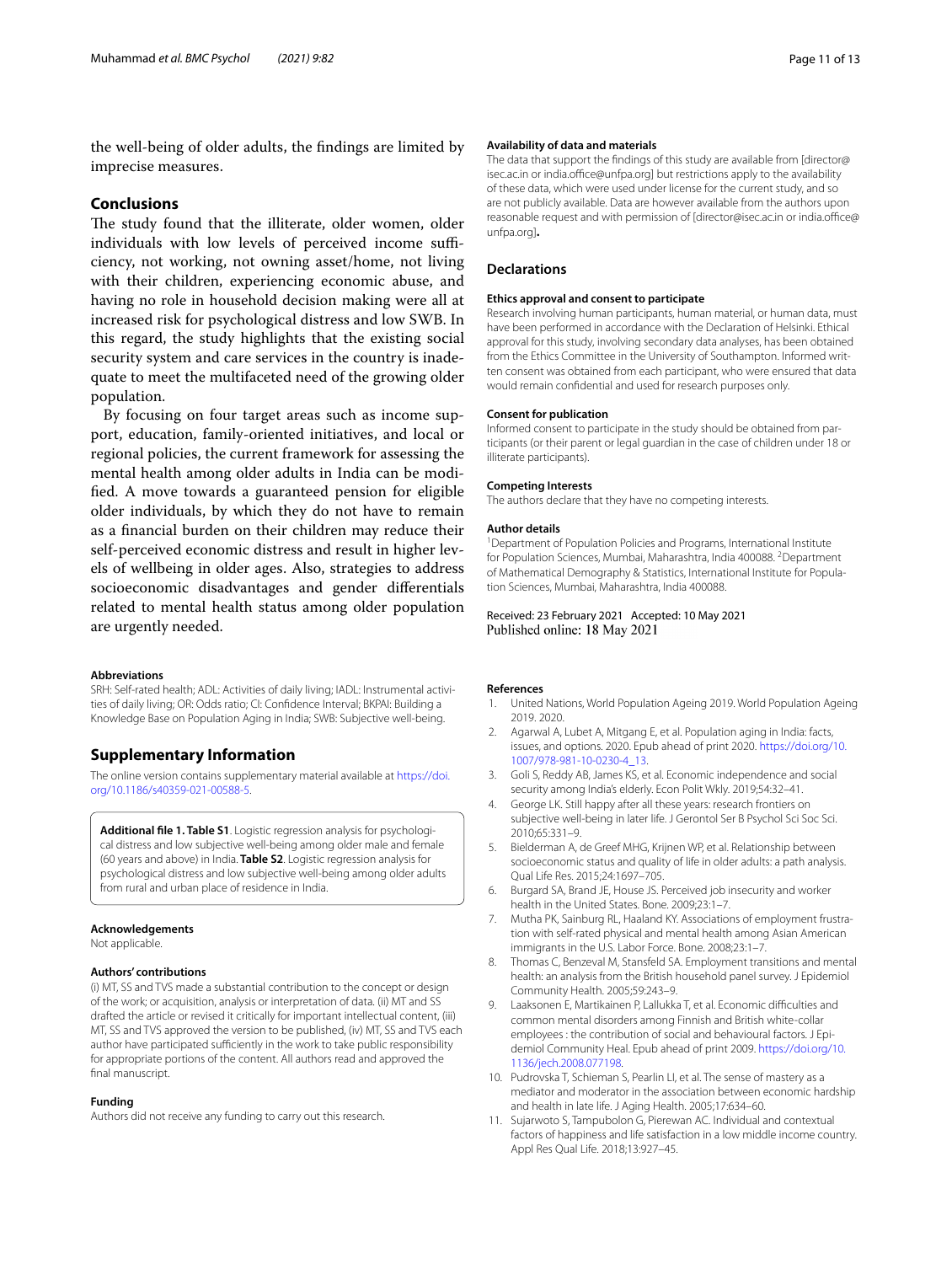- 12. Animasahun VJ, Chapman HJ. Psychosocial health challenges of the elderly in Nigeria: a narrative review. Afr Health Sci. 2017;17:575–83.
- <span id="page-11-0"></span>13. Srivastava S, Purkayastha N, Chaurasia H, et al. Socioeconomic inequality in psychological distress among older adults in India: a decomposition analysis. BMC Psychiatry. 2021;21:179.
- <span id="page-11-1"></span>14. Pilania M, Bairwa M, Kumar N, et al. Elderly depression in India: an emerging public health challenge. Austral Med J. Epub ahead of print 2013. <https://doi.org/10.4066/AMJ.2013.1583>.
- <span id="page-11-2"></span>15. Chou KL, Chi I. Financial strain and depressive symptoms in Hong Kong elderly Chinese: the moderating or mediating efect of sense of control. Aging Ment Heal. 2001;5:23–30.
- 16. Moussavi S, Chatterji S, Verdes E, et al. Depression, chronic diseases, and decrements in health: results from the World Health Surveys. Lancet. 2007;370:851–8.
- <span id="page-11-3"></span>17. Krause N. Stress and sex diferences in depressive symptoms among older adults. J Gerontol. 1986;41:727–31.
- <span id="page-11-4"></span>18. Ma X, Xiang YT, Li SR, et al. Prevalence and sociodemographic correlates of depression in an elderly population living with family members in Beijing, China. Psychol Med. 2008;38:1723–30.
- <span id="page-11-5"></span>19. Okabayashi H, Liang J, Krause N, et al. Mental health among older adults in Japan: do sources of social support and negative interaction make a diference? Soc Sci Med. 2004;59:2259–70.
- <span id="page-11-6"></span>20. Chokkanathan S, Natarajan A. Perceived quality of life following elder mistreatment in rural India. J Gerontol - Ser B Psychol Sci Soc Sci. 2018;73:e69–80.
- 21. Wong JS, Waite LJ. Elder mistreatment predicts later physical and psychological health: results from a national longitudinal study. J Elder Abus Negl. 2017;29:15–42.
- <span id="page-11-7"></span>22. Melchiorre MG, Chiatti C, Lamura G, et al. Social support, socio-economic status, health and abuse among older people in seven European Countries. PLoS ONE; 8. Epub ahead of print 2013. [https://doi.org/10.1371/](https://doi.org/10.1371/journal.pone.0054856) [journal.pone.0054856](https://doi.org/10.1371/journal.pone.0054856)
- 23. Krause N. Stressors in salient social roles and well-being in later life. J Gerontol. 1994;49:137–48.
- <span id="page-11-8"></span>24. Krause N. Stressors arising in highly valued roles, meaning in life, and the physical health status of older adults. J Gerontol - Ser B Psychol Sci Soc Sci. 2004;59:287–97.
- <span id="page-11-9"></span>25. Ray N, Sekher TV. Assessing the well-being of India 's elderly: applying Amartya Sen 's capability approach. Artha Vijnana. 2016;LVIII:313–27.
- <span id="page-11-10"></span>26. Berkman LF, Sekher TV, Capistrant BD, et al. Social networks, family, and care giving among older adults in India. In: Smith JP, Majmundar M, editors., et al., Aging in Asia: fndings from new and emerging data initiatives. Washington, DC: The National Academies Press; 2012. p. 1–21.
- <span id="page-11-11"></span>27. Silverstein M, Cong Z, Li S. Intergenerational transfers and living arrangements of older people in rural China: consequences for psychological well-being. J Gerontol - Ser B Psychol Sci Soc Sci. 2006;61:256–66.
- <span id="page-11-12"></span>28. Jeon GS, Jang SN, Rhee SJ, et al. Gender diferences in correlates of mental health among elderly Koreans. J Gerontol - Ser B Psychol Sci Soc Sci. 2007;62:323–9.
- <span id="page-11-13"></span>29. Gibbons FX, Etcheverry PE, Stock ML, et al. Exploring the link between racial discrimination and substance use: what mediates? What bufers? J Pers Soc Psychol. 2010;99:785–801.
- 30. Williams DR, Neighbors HW, Jackson JS. Racial/ethnic discrimination and health: fndings from community studies. Am J Public Health. 2003;93:29–38.
- <span id="page-11-14"></span>31. Pascoe EA, Richman LS. Perceived discrimination and health: a metaanalytic review. Psychol Bull. 2009;135:531–54.
- <span id="page-11-15"></span>32. Mudey A, Ambekar S, Goyal RC, et al. Assessment of quality of life among rural and urban elderly population of Wardha District, Maharashtra, India. Stud Ethno-Med. 2011;5:89–93.
- <span id="page-11-16"></span>33. Srivastava S, Muhammad T. Violence and associated health outcomes among older adults in India: a gendered perspective. SSM - Popul Heal. 2020;12:100702.
- <span id="page-11-30"></span>34. Srivastava S, Chauhan S, Muhammad T, et al. Older adults' psychological and subjective well-being as a function of household decision making role: Evidence from cross-sectional survey in India. Clin Epidemiol Glob Heal. 10. Epub ahead of print 1 April 2021. [https://doi.org/10.1016/j.cegh.](https://doi.org/10.1016/j.cegh.2020.100676) [2020.100676.](https://doi.org/10.1016/j.cegh.2020.100676)
- 35. Agrawal J, Murthy P, Philip M, et al. Socio-demographic correlates of subjective well-being in Urban India. Soc Indic Res. 2011;101:419–34.
- <span id="page-11-17"></span>36. Datta P, Gangopadhyay N, Sengupta B. Association of psychological morbidity with socio-demographic characteristics among elderly: a cross-sectional study from Eastern India. Int J Med Public Heal. 2013;3:94.
- <span id="page-11-18"></span>37. Tarasenko YN, Schoenberg NE, Schoenberg NE. Income level among a health inequity population. J Health Care Poor Underserved. 2019;28:812–28.
- <span id="page-11-19"></span>38. Sadler ME, Miller CJ, Christensen K, et al. Subjective wellbeing and longevity: a co-twin control study. Twin Res Hum Genet. 2011;14:249–56.
- <span id="page-11-20"></span>39. UNFPA. Report on the status of elderly in selected states of India: Building a knowledge base on ageing in India. New Delhi, India, 2012.
- <span id="page-11-21"></span>40. Jackson C. The General Health Questionnaire. Occup Med (Chic Ill). 2006;57:79–79.
- <span id="page-11-22"></span>41. Tian Q. Intergeneration social support afects the subjective well-being of the elderly: mediator roles of self-esteem and loneliness. J Health Psychol. 2016;21:1137–44.
- <span id="page-11-23"></span>42. Yang F, Pang JS. Socioeconomic status, frailty, and subjective wellbeing: a moderated mediation analysis in elderly Chinese. J Health Psychol. 2018;23:961–70.
- <span id="page-11-24"></span>43. Jacob KS, Bhugra D, Mann AH. General health questionnaire—12: psychometric properties and factor structure among Indian women living in the United Kingdom. Indian J Psychiatry.
- <span id="page-11-25"></span>44. Shidhaye R, Patel V. Association of socio-economic, gender and health factors with common mental disorders in women: a population-based study of 5703 married rural women in India. Int J Epidemiol. Epub ahead of print 2010.<https://doi.org/10.1093/ije/dyq179>.
- <span id="page-11-26"></span>45. Sell H, Nagpal R. Assessment of subjective well-being: the Subjective Well-Being Inventory (SUBI). New Delhi: World Health Organization, Regional Office for South-East Asia.
- <span id="page-11-27"></span>46. Joe W, Perkins JM, Subramanian SV. Community involvement, trust, and health-related outcomes among older adults in India: a populationbased, multilevel, cross-sectional study. Age Ageing. Epub ahead of print 2019. <https://doi.org/10.1093/ageing/afy154>.
- <span id="page-11-28"></span>47. Muhammad T, Srivastava S. Why rotational living is bad for older adults ? Evidence from a cross-sectional study in india. J Popul Ageing. Epub ahead of print 2020. [https://doi.org/10.1007/](https://doi.org/10.1007/s12062-020-09312-4) [s12062-020-09312-4](https://doi.org/10.1007/s12062-020-09312-4).
- <span id="page-11-29"></span>48. Patel R, Marbaniang SP, Srivastava S, et al. Gender diferential in low psychological health and low subjective well-being among older adults in India: with special focus on childless older adults. 2021; 1–16.
- <span id="page-11-31"></span>49. Chaurasia H, Srivastava S. Abuse, neglect, and disrespect against older adults in India. J Popul Ageing. Epub ahead of print 18 March 2020. <https://doi.org/10.1007/s12062-020-09270-x>.
- <span id="page-11-32"></span>50. Srivastava S, Kumar S. Does socio-economic inequality exist in micronutrients supplementation among children aged 6–59 months in India ? Evidence from National Family Health. 2021; 1–12.
- <span id="page-11-33"></span>51. Osborne J, King JE. Binary Logistic regression. In: Best practices in quantitative methods. SAGE Publications, Inc.; 2011, p. 358–84.
- <span id="page-11-34"></span>52. StataCorp. Stata statistical software: release 14. *2015*. Epub ahead of print 2015. <https://doi.org/10.1186/s12970-017-0182-y>.
- <span id="page-11-35"></span>53. Ku I, Kim CO. Decomposition analyses of the trend in poverty among older adults: the case of South Korea. J Gerontol – Ser B Psychol Sci Soc Sci. 2020. Epub ahead of print 2020. [https://doi.org/10.1093/geronb/](https://doi.org/10.1093/geronb/gby047) [gby047.](https://doi.org/10.1093/geronb/gby047)
- <span id="page-11-36"></span>54. Park ASSYZ. Relying on whom? Poverty and consumption fnancing of China's ELDERLY. October.
- <span id="page-11-37"></span>55. Zhai S, Yuan S, Dong Q. The impact of health insurance on poverty among rural older adults: an evidence from nine counties of western China. Int J Equity Health. Epub ahead of print 2021. [https://doi.org/10.](https://doi.org/10.1186/s12939-021-01379-5) [1186/s12939-021-01379-5](https://doi.org/10.1186/s12939-021-01379-5).
- <span id="page-11-38"></span>56. Kahn JR, Pearlin LI. Financial strain over the life course and health among older adults. J Health Soc Behav. 2006;47:17–31.
- <span id="page-11-39"></span>57. Yu H. Income comparison and subjective well-being: evidence from self-perceived relative income data from China. Palgrave Macmillan UK, 2020. Epub ahead of print 2020. [https://doi.org/10.1057/](https://doi.org/10.1057/s41302-020-00168-2) [s41302-020-00168-2](https://doi.org/10.1057/s41302-020-00168-2).
- <span id="page-11-40"></span>58. Saxena PC, Kumar D. Diferential risk of mortality among pensioners after retirement in the state of Maharashtra, India. Genus. 1997;53:113–28.
- <span id="page-11-41"></span>59. Arokiasamy P, Bloom D, Lee J, et al. Longitudinal aging study in India: vision, design, implementation, and some early results. Program Global Demand Paging 2011; Working Paper, 1–44.